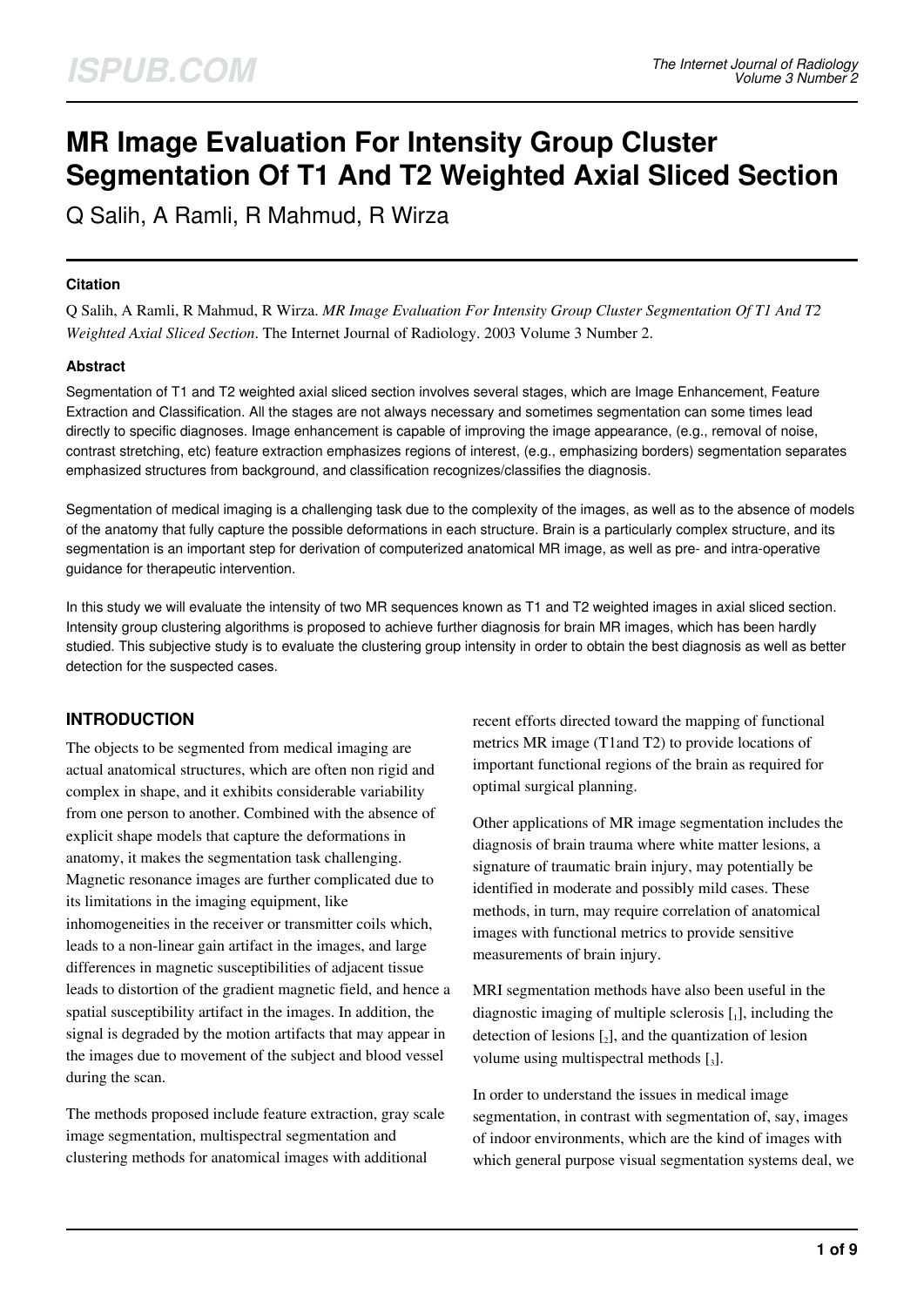need an understanding of the salient characteristics of medical images.

The application of our clustering algorithm is to map and identify important brain structures, in which it is important in navigating brain surgery. Contrast materials [<sup>4</sup> ] have been suggested to provide better tissue specification and to identify actively the tissue distribution. Hence, segmentation methods need to include these additional image data sets. However in this study segmentation involving contract evaluation was not included. A similar progression of segmentation methods is evolving for the planning of surgical procedures primarily in neurological investigations [<sub>5</sub>], surgery simulations  $\begin{bmatrix} 0 \\ 0 \end{bmatrix}$ , or the actual implementation of surgery in the operating suite where both normal tissues and the localization of the lesion or mass needs to be accurately identified.

# **SEGMENTATION OF MR IMAGES**

MR segmentation can be roughly divided into two categories: a single image segmentation, where a single 2D or 3D gray scale image is used, and multi-spectral image segmentation where multiple MR images with different gray scale contrasts are available.

## **Figure 1**

Figure 1: proposed segmentation algorithm flow



# **FEATURE EXTRACTION**

Segmentation of MR images is based on sets of features that can be extracted from the images, such as pixel intensities, which in return can be used to calculate other features such as edges and texture. Rather than using all the information in the images at once, feature extraction and selection breaks down the problem of segmentation to the grouping of feature vectors  $\left[\begin{smallmatrix}8\end{smallmatrix}\right]$ . Selection of good feature is the key to successful segmentation  $\left[\int_9\right]$ . The focus of the paper is not feature extraction, therefore simple but effective feature extraction method using entropy measures.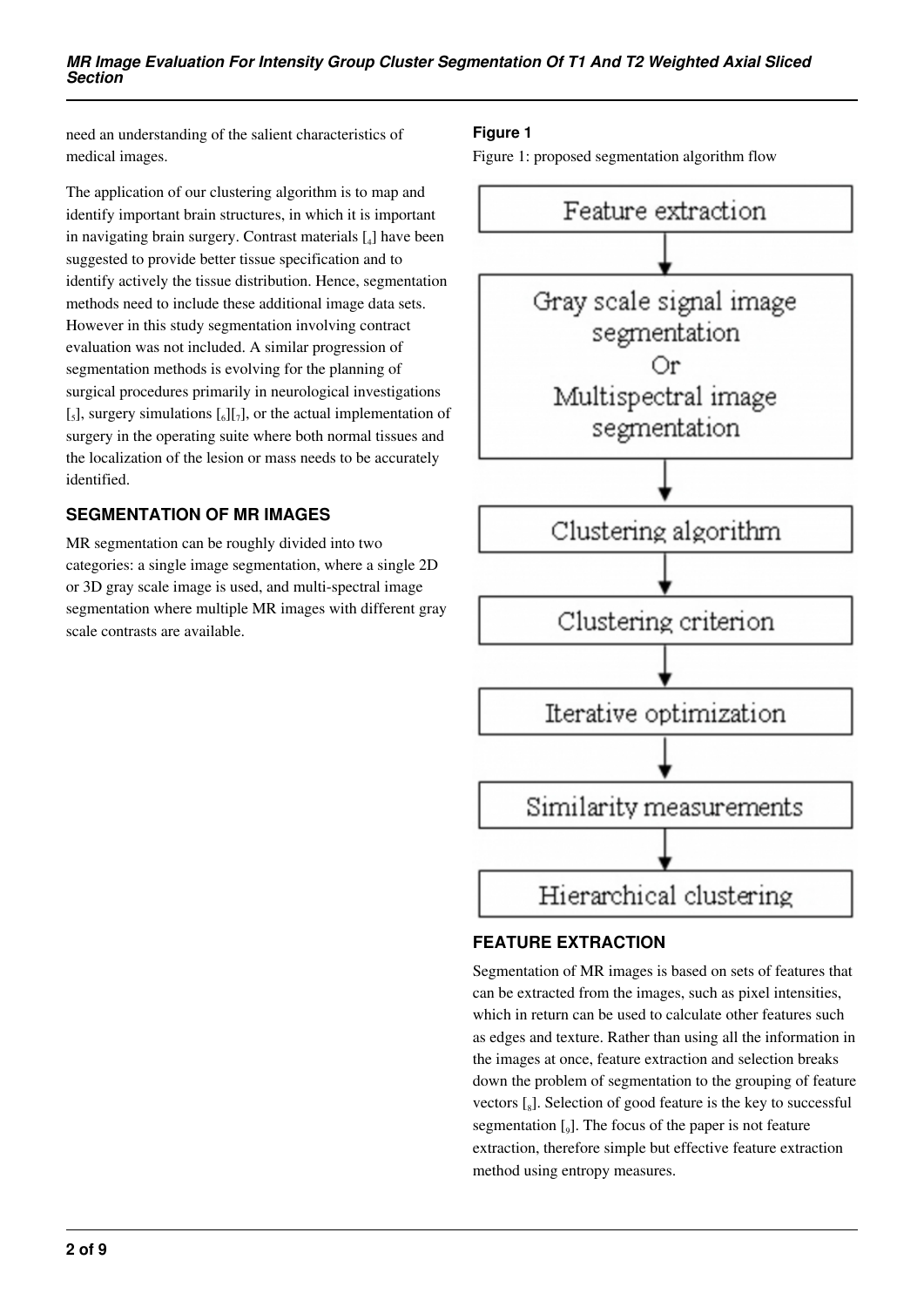# **GRAY SCALE SINGLE IMAGE SEGMENTATION**

The most intuitive approach to segmentation is global thresholding. One common difficulty with this approach is determining the value of the thresholds. Knowledge guided thresholding methods, where global thresholds are determined based on a goodness function describing the separation of background, skull and brain have been reported [3] [10]. The method is limited, and successful application for clinical use hindered by the variability of anatomy and MR data.

Combination with morphological  $\left[\begin{smallmatrix} 2 \end{smallmatrix}\right]$  filtering is another method and boundary tracing  $\begin{bmatrix} 1 \\ 1 \end{bmatrix}$ , where the operator clicks on a pixel in a region to be outlined and the method then finds the boundary starting from that point. It is usually restricted to segmentation of large, well defined structures, but not tissue types.

Seed growing methods are also reported  $\begin{bmatrix} 1 \\ 2 \end{bmatrix}$ , where the segmentation requires an operator to empirically select seeds and thresholds. Pixels around the seed are examined, and included in the region if they are within the thresholds. Each added pixel then becomes a new seed.

# **MULTISPECTRAL SEGMENTATION**

Supervised methods require a user supplied training set, usually found by drawing regions of interest on the images. Using maximum likelihood methods where multivariate Gaussian distributions are assumed  $\begin{bmatrix} 1 & 0 \\ 0 & 1 \end{bmatrix}$ , statistics are calculated like mean and covariance matrices. The remaining pixels are then classified by calculating the likelihood of each tissue class, and picking the tissue type with the highest probability. Parametric methods are useful when the feature distributions for different classes are well known, which is not necessarily the case for MR images. k nearest neighborhood (KNN) has given superior results both in terms of accuracy and reproducibility compared to parametric methods  $\begin{bmatrix} 1 & 0 \\ 0 & 1 \end{bmatrix}$ . Artificial neural networks also are commonly used  $\begin{bmatrix} 1 & 1 \\ 1 & 1 \end{bmatrix}$ .

All supervised methods are operator dependent. Inter- and intra-operator variability has been measured and shown to be relatively large  $\left[1,5\right]$ . Because of this reason unsupervised methods may be preferred from a viewpoint of reproducibility.

# **CLUSTERING ALGORITHMS**

Clustering  $\begin{bmatrix} 16 \end{bmatrix}$  is an unsupervised way of data grouping using a given measures of similarity. Clustering algorithms

attempt to organize unlabeled feature vectors into clusters or "natural groups" such as samples within a cluster are more similar to each other than to samples belonging to different clusters. Since there is no information given about the underlying data structure or the number of clusters, there is no single solution to clustering, neither is there a single similarity measure to differentiate all clusters, for this reason there is no theory, which describes clustering uniquely.

Pattern classification can be divided into two areas depending on the external knowledge about the input data. If we know the labels of our input data, the pattern recognition problem is considered supervised  $\begin{bmatrix} 1 \\ 1 \end{bmatrix}$ . Otherwise the problem is called unsupervised. As pattern recognition studied, statistical pattern recognition is one of the chosen method. There are several ways of handling the problem of pattern recognition if the labels are given a priori. Since we know the labels, the problem reduces to finding features of the data set with the known labels, and to build a classifier using these features. The Bayes' rule shows how to calculate the posteriori probability from a priori probability. Assume that we know that a priori probabilities  $P(C_i)$  and the conditional densities  $P(x | C_i)$ . When we measure x, we can calculate the posteriori probability  $P(C_i | x)$  as shown

## **Figure 2**

 $P(C_i | x) = \frac{p(x | c_i) P(c_i)}{p(x)}$ where  $p(x) = \sum_{i=1}^{N} p(x | c_i) P(c_i)$ 

The clustering problem is not well defined unless the resulting clusters are required to have certain properties. The fundamental problem in clustering is how to choose these properties. Once we have a suitable definition of a cluster, it is possible to evaluate the validity of the resulting clustering using standard statistical validation procedures.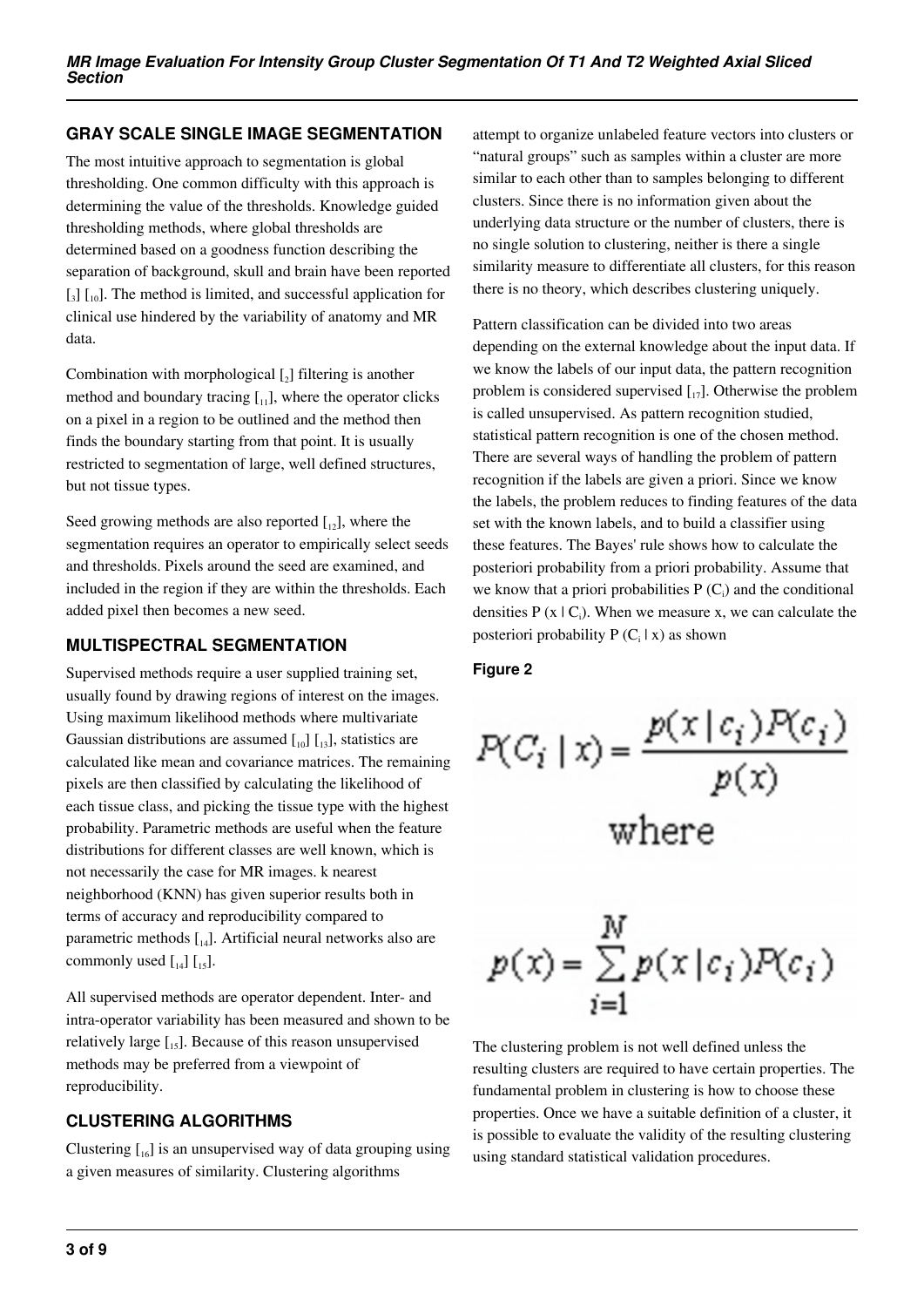There are two basic approaches to clustering, which are called parametric and nonparametric approaches. If the purpose of unsupervised learning is data description, then we can assume a predefined distribution function for the data set, and calculate the sufficient statistics, which will describe the data set in a compact way. For example, if we assume that the data set comes from a normal distribution N (M,  $\Sigma$ ), which is defined as

#### **Figure 3**

$$
N\mid_{x} (M,\Sigma)=\frac{1}{(2\pi)^{n/2} \; |\Sigma|^{\frac{1}{2}/2}} \exp(-\frac{1}{2}(X-M)^T \Sigma^{-1}(X-M))
$$

The sufficient statistics are the sample mean  $M=E {X}$  and the sample covariance matrix  $\Sigma$ = $\mathbb{E} \{XX^T\}$ , which will describe the distribution perfectly. Unfortunately, if the data set is not distributed according to our choice, then the statistics can be very misleading.

Another approach to clustering is to group the data set into groups of points, which has strong internal similarities  $\lceil_{18}\rceil$ . To measure the similarities we use a criterion function and seek the grouping that finds the extreme point of the criterion function.

## **CLUSTERING CRITERION**

To define the clustering problem as follow, assume that we have N samples, i.e.  $x_1...x_N$  we assume that the samples are not random variables, since the samples are fixed by the clustering algorithm [<sup>9</sup> ]. The problem can be defined as to place each sample into one of L clusters,  $w_i...w_i$  where L is assumed to be given. The cluster k to which the  $i<sup>th</sup>$  sample is assigned is denoted by  $w_{k(i)}$ , where k (i) is an integer between  $1...L$ , and  $i = 1...N$ .

A clustering C is a vector made of  $w_{k(i)}$  and X is a vector made up  $x_i$  's, that is,

#### **Figure 4**

$$
C = [w_{k(1)} \dots w_{k(N)}]^T
$$

$$
\frac{1}{2}
$$

and

$$
X = [x_i \dots x_N]
$$

The clustering criterion J is a function of C and X. and can be written as,

#### **Figure 5**

$$
J(C, X) = J(w_{k(1)} \dots w_{k(N)}, x_1 \dots x_N)
$$

The best clustering C should satisfy

#### **Figure 6**

$$
J(C_0, X) = min|_{C \cdot C} \cdot max|_{C}(J(C, X))
$$

Depending on the criterion, only minimization will be considered, since maximization can always be converted to minimization.

## **ITERATIVE OPTIMIZATION**

The input data are finite, therefore there are only a finite number of possible partitions. The clustering criterion can always be solved by exhaustive enumeration. However, in practice such an approach is not feasible, since the number of iterations will grow exponentially with the number of clusters and sample size where the number of different solutions are given approximately by  $L^N$ ... L!

The basic idea in iterative-optimization is to find an initial partition and to move samples from one group to another as such a move will improve the value of the criterion function  $\lceil 15 \rceil$ .

In general this procedure will guarantee local optimization. Different initial points will give different results. The simplicity of the method usually overcomes the limitations in most problems.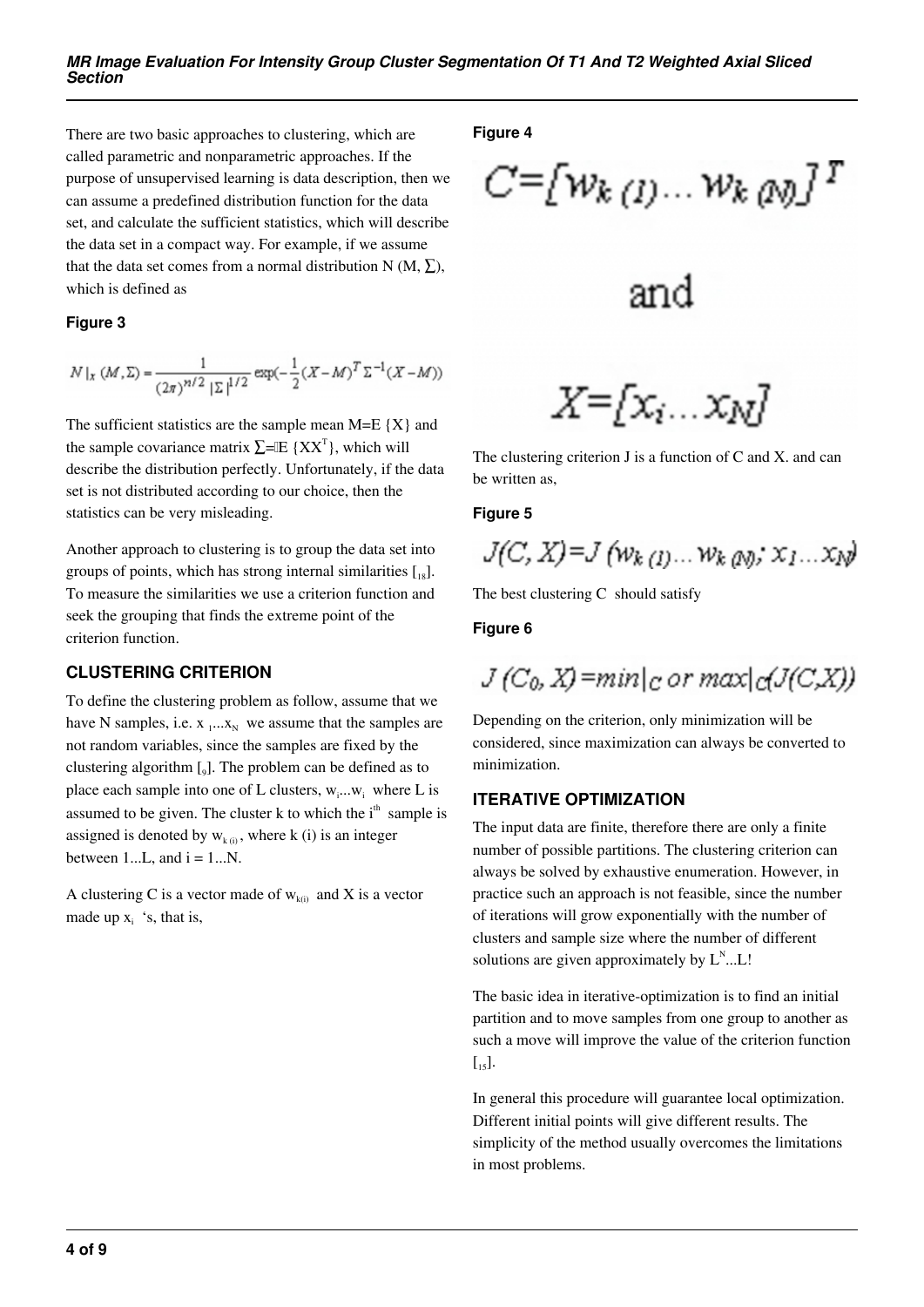## **SIMILARITY MEASURES**

In order to apply the clustering algorithm, we have to define how we will measure similarity between samples. The most obvious measurement of the similarity between two samples is the distance between them. The Lp norm is the

generalized distance measure where p=2 corresponds to the Euclidean distance  $\left[\begin{smallmatrix} 20 \end{smallmatrix}\right]$ . The Lp norm between two vectors of size N, is given as

#### **Figure 7**

$$
L_p(x_1, x_2) = \left(\sum_{i=1}^N (x_1(i) - x_2(i))^p\right)^{\frac{1}{p}}
$$

If this distance were a good measurement of similarity, then we would expect the distance between samples in the same cluster to be significantly less than the distance between samples in different clusters.

Another way to measure the similarity between two vectors is the normalized inner product, which is given as

#### **Figure 8**

$$
s(x_1, x_2) = \frac{x_1^T x_2}{\|x_1\| \|x_2\|}
$$

This measure is basically the angle between two vectors.

## **HIERARCHICAL CLUSTERING**

To consider a sequence of partitions of the N samples into C clusters, first partition into N clusters, where each cluster contains exactly one sample. The next iteration is a partition into N-1 clusters, until all samples form one cluster. If the sequence has the property that whenever two samples are in the same cluster at some level, they remain together at all higher levels, then the sequence is called a hierarchical clustering. It should be noted that the clustering can be done in reverse order, that is, first all samples form a single cluster, and at each iteration more clusters are generated.

In order to combine or divide the clusters, measure the similarity in the clusters and dissimilarity between clusters commonly used distance measures  $\begin{bmatrix} 21 \end{bmatrix}$  are as follows:

## **Figure 9**

$$
D_{\min}(C_1, C_2) = \min ||x_1 - x_2||
$$
  
\n
$$
D_{\max}(C_1, C_2) = \max ||x_1 - x_2||
$$
  
\n
$$
D_{avg}(C_1, C_2) = \frac{1}{N_1 N_2} \sum_{x_1 \in C_1 x_2 \in C_2} ||x_1 - x_2||
$$
  
\n
$$
D_{mean}(C_1, C_2) = ||m_1 - m_2||
$$

All of these measures have a minimum-variance flavor, and they usually give the same results if the clusters are compact and well separated. However, if the clusters are close to each other, and the shapes are not basically hyperspherical, very different results may be obtained.

# **RESULTS AND DISCUSSION**

Typical MR images of brain with axial sliced, as shown in Figure 1 were processed by clustering segmentation method. Thirteen segmented brain MR images were obtained for different intensity groups values. Tested results, gained by subjective measures mentioned above, are shown in Figure 2 and 3.

#### **Figure 10**

Figure 2: T1 weighted MR image



## **Figure 11**

Figure 3: T2 weighted MR image



In total, 13 regions-of-interests (ROI) have been marked to define clinically interesting tissue parts, such as skin, bone, meninges, white and gray matter. Delineation of the tissue is best in the post contrast images, i.e., the tissue -ROI was defined by multi regions enhancement in post contrast images and then transferred to the pre-contrast relaxation time images However this feature has not studied in this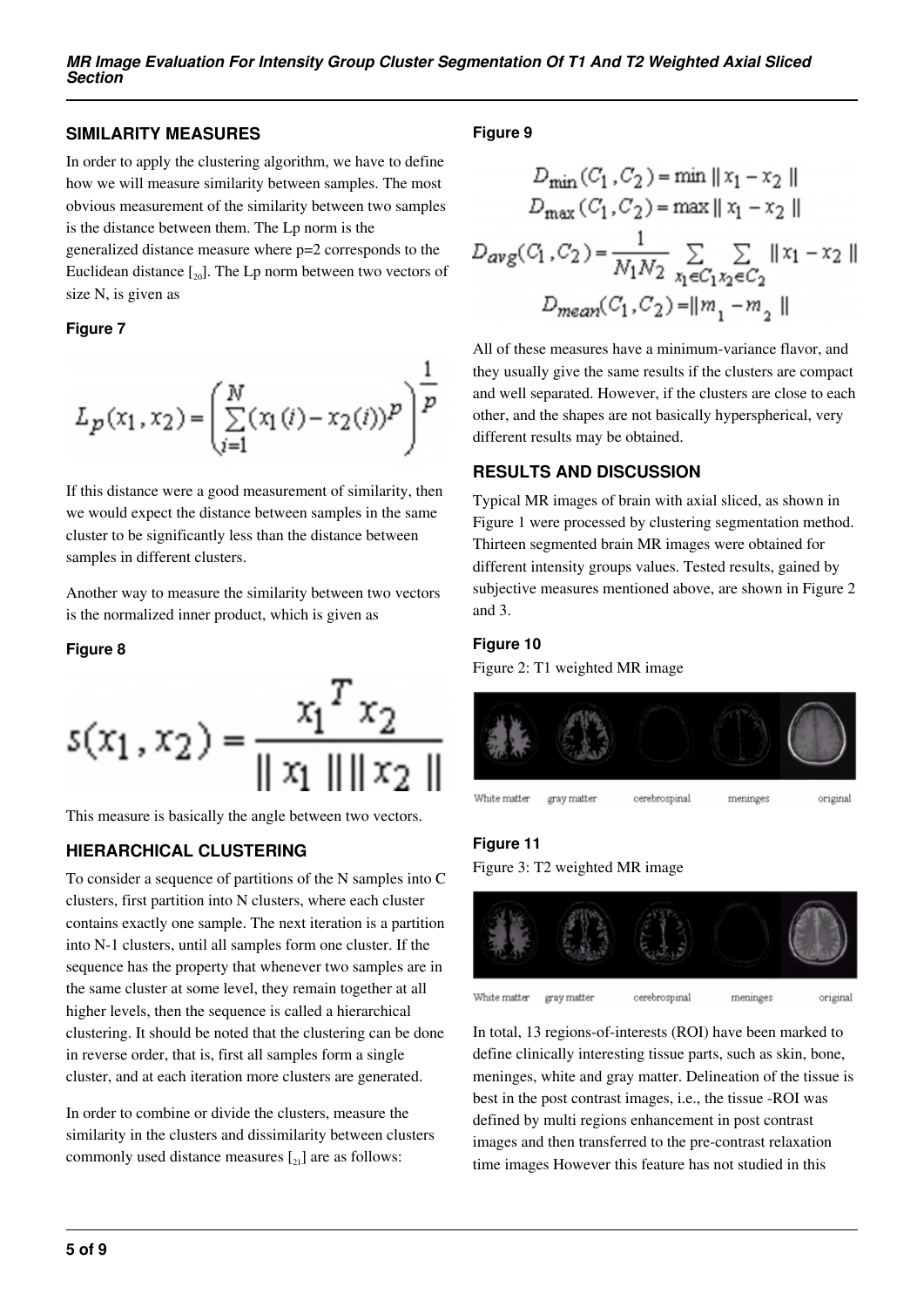paper. From the T1 and T2 images the listed images each ROI were calculated. The clustering and classification method used in this study is based on discriminate tests on a layer hierarchical decision.

For the subjective result, Table 2 and 3 summarizes the result from the evaluation made by a radiologist from University Putra Malaysia Medical Center (UPMMC) MR images. The diagram below shows the intensity distribution area verses the number of slices. Each region of interest in brain anatomy has been monitored and studied according to subjective aspects.

In general the 13 slices of the clustering segmented group was studied, where the regions of interest was examined according to the intensity differences and subtracted slices where done individually from the original T1 and T2 weighted images.

From the illustrated two diagrams, first diagram is a segmentation of T1 weighted MR image. Each slice has been segmented to 13 clustered intensity groups. However each group will carry the particular intensity of weighted vector values. The ratio of intensity distribution of a particular vector value illustrated under the area shown, according the number of slice, where each ratio under the area can present a sequence of that value in a number of slice. For example, skin value is shown in most of the region in the original image.

The second diagram is the segmentation of T2 weighted MR image where slice has been segmented to 13 clusters of intensity groups as well. According to intensity values and the area of distribution, comparison between T1 and T2 has been made.

From the respected result we obtained, the clustered segmentation intensity groups has relative connection between the two MR T1 and T2 weighted images. The first of 13 slice distribution images presented, the following diagram, skin intensity values is the most covered area for the entire respected slice.

Basically the skin can be threshold effectively in MR image, but our study is to clarify the intra cranial diagnosis, which are made during MR image acquisition by the specialist. Differential diagnosis is also considered in this study.

# **Figure 12**

Diagram 1: T1 weighted MR image intensity area values groups versus slice number



# **Figure 13**

Diagram 2: T2 weighted MR image intensity area values groups versus slice number



To study each case individually it can clearly be seen that the intensity grouped area or region of interest have its ratio during the clustering segmentation. From the illustrated diagrams 1 and 2, we evaluate each clustered case individually and make the subjective clusterization for comparison purposes between T1 and T2 weighted MR images.

Subjective evaluation by viewers is still a method commonly used in measuring image quality. The subjective test emphatically examines fidelity and at the same time considers image intelligibility. When taking subjective test, viewers focus on the difference between segmented image and the original image. Once they notice such details, the information clustered accurately can be accepted. The representative subjective method is Mean Opinion Score  $(MOS)$  [1]. It has two kinds of scores: one is T1 table and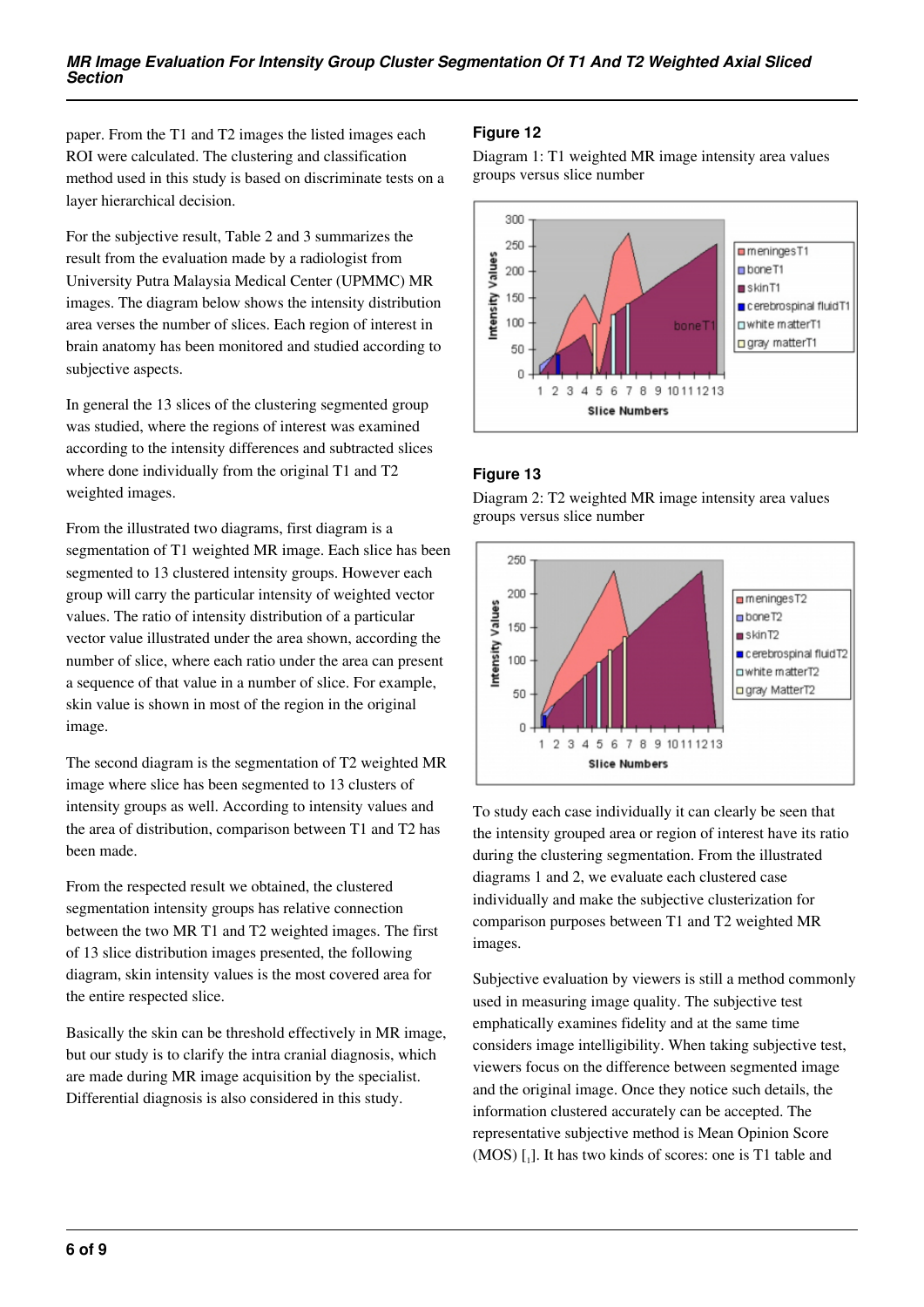another T2 table and made a comparison between the relative intensity values with the number of sliced. Two examples are shown below in Tables. Each viewer compares the reconstructed image with the original one to decide which level it belongs to and gives the score.

## **Figure 14**

Table 1: for T1 weighted MR image, intensity values versus number of sliced

| No. of Slice        |        | 2      |              |                          |                          |        |        | 8              | ٥                        | ١O           |                | 12           | 13     |
|---------------------|--------|--------|--------------|--------------------------|--------------------------|--------|--------|----------------|--------------------------|--------------|----------------|--------------|--------|
| Intensity values    | 19     | 39     | 58           | 78                       | 98                       | 117    | 137    | 156            | 176                      | 196          | 215            | 235          | 255    |
| Skin                | ٠      | V      |              |                          | $\overline{\phantom{a}}$ | ×,     |        | ٦l             |                          | N            | N              |              | V      |
| Bone                | ν      | $\sim$ | $\sim$       | $\sim$                   | $\sim$                   | $\sim$ | $\sim$ | $\sim$         | $\sim$                   | $\alpha$     | $\sim$         | $\sim$       | $\sim$ |
| Meninges            | $\sim$ | $\sim$ | ٨ž           |                          |                          |        |        | $\sim$         | $\sim$                   | $\sim$       | $\sim$         | $\sim$       | $\sim$ |
| Gray matter         | ٠      | $\sim$ | $\mathbf{r}$ | $\overline{a}$           | ٦J                       | ×      | $\sim$ | $\overline{a}$ | $\mathbf{r}$             | $\mathbf{r}$ | $\overline{a}$ | $\mathbf{r}$ | ٠      |
| White matter        | ٠      | $\sim$ | $\sim$       | $\sim$                   | $\overline{\phantom{a}}$ | ×.     | N      | $\sim$         | $\overline{\phantom{a}}$ | $\sim$       | $\sim$         | $\sim$       | ٠      |
| Cerebrospinal fluid | $\sim$ | Ν      | $\sim$       | $\overline{\phantom{a}}$ | $\;$                     | $\sim$ | $\sim$ | $\;$           | $\overline{\phantom{a}}$ | ٠            | $\sim$         | $\sim$       | $\sim$ |

#### **Figure 15**

Table 2: for T2 weighted MR image, intensity values versus number of slice

| No. of Slice        |        |        |        |        |        |                          |                          | 8      | $\circ$ | 10                       |                          |                          |                          |
|---------------------|--------|--------|--------|--------|--------|--------------------------|--------------------------|--------|---------|--------------------------|--------------------------|--------------------------|--------------------------|
| Intensity values    | 19     | 39     | 58     | 78     | 98     |                          | 37                       | 156    | 176     | 196                      | 215                      | 235                      | 255                      |
| Skin                | $\sim$ |        |        |        | $\sim$ | ٦J                       |                          | N      | N       |                          |                          |                          | ۰                        |
| Bone                | N      | $\sim$ | $\sim$ | $\sim$ | $\sim$ | $\overline{\phantom{a}}$ | $\overline{\phantom{a}}$ | $\sim$ | $\sim$  | $\sim$                   | $\sim$                   | $\sim$                   | $\overline{\phantom{a}}$ |
| Meninges            | $\,$   |        |        |        |        | N                        | $\overline{\phantom{a}}$ | $\sim$ | $\,$    | $\overline{\phantom{a}}$ | $\,$                     | $\,$                     | ۰                        |
| Gray matter         | $\sim$ | ۰      | ۰      | $\sim$ | $\sim$ | N                        |                          | $\sim$ | $\sim$  | $\overline{\phantom{a}}$ | $\overline{\phantom{a}}$ | $\overline{\phantom{a}}$ |                          |
| White matter        | $\sim$ | ۰      | ۰      |        |        | $\overline{\phantom{a}}$ | ۰                        | $\sim$ | $\sim$  | $\sim$                   | $\sim$                   | $\sim$                   |                          |
| Cerebrospinal fluid | ۰V     |        | $\sim$ |        | $\sim$ | $\overline{\phantom{a}}$ | $\sim$                   | $\sim$ | $\sim$  | $\overline{\phantom{a}}$ | $\sim$                   | $\sim$                   |                          |

From the clustered method, the results after analyzing the data, the skin, bone and meninges from T1 and T2 weighted MR images shows that the intensity value for the clustered segment slice to be loosely distributed with in the region of interest from the intensity values as well as with in the same number of slice distribution.

On the other hand after a subjective examination we find that the gray matter, white matter and cerebrospinal fluid, has the differences in the number of slice but carries the same intensity values, where the clustering groups segmentation has the intensity values distribution in a separate slice. Slice examination for region of interest carries the range from one slice another, depending on clustering groups from T1 and T2 weighted MR images. The range distribution can present to us the characteristics of weighted MR image, which can guide us to the right diagnosis for the radiologist.

# **CONCLUSION**

The proposed study of clustering segmentation methods gives the flexibility to radiologist to analyze and monitor the patient according to specific region of interest with in the brain.

Study on the criteria for image quality evaluation is a

meaningful but has complicated task. The criteria can be used to evaluate the clustering algorithm and to guide the design of segmentation algorithms. Subjective MR image clustering and classification algorithm can reflect the quality of region of interest of T1 and T2 images approximately.

Clustered values must be above certain value if the segmented image reaches the level of segmentation quality. The quality of segmentation slice images depends on intensity distribution values over the MR image surface groups. The quality examined subjectively by radiologists where the values of intensity between (19 to 255 for T1 and T2 weight) for brain axial sliced section from different brain depth of the MR images respectively. The results indicated that segmentation from slice 1 to 13 was acceptable for the evaluation of the axial brain anatomy and subsequently may aid further pathlogical diagnosis.

#### **Figure 16**

Diagram 3: T1 & T2 weighted MR image intensity area values groups versus slice numbers comparison



#### **References**

1. Wells, W.M., Grimson, W.E.L., "Adaptive segmentation of MRI data," IEEE Trans. on Med. Imag., V15, N4, p429-442, 1996.

2. Ritter, G.X., Wilson, J.N., Handbook of Computer Vision Algorithms in Image Algebra, CRC Press, Boca Raton, FL, 1996.

3. Jackson, E.F., Narayana, P.A., Wolinksy, J.S., Doyle, T.J., "Accuracy and reproducibility in volumetric analysis of multiple sclerosis lesions," Journal of Computer Assisted Tomogrophy, V17, p200-205, 1993.

4. Tjuvajev, J.G., Macapinlac, H.A., Daghighian, F., Scott, A.M., Ginos, J.Z., Finn, R.D., Kothari, P., Desai, R., Zhang, J., Beattie, B., Graham, M., Larson, S.M., Blasberg, R.G., "Imaging of brain tumor proliferative activity with Iodine-131-Iododeoxyuridine," Journal of Nuclear Medicine,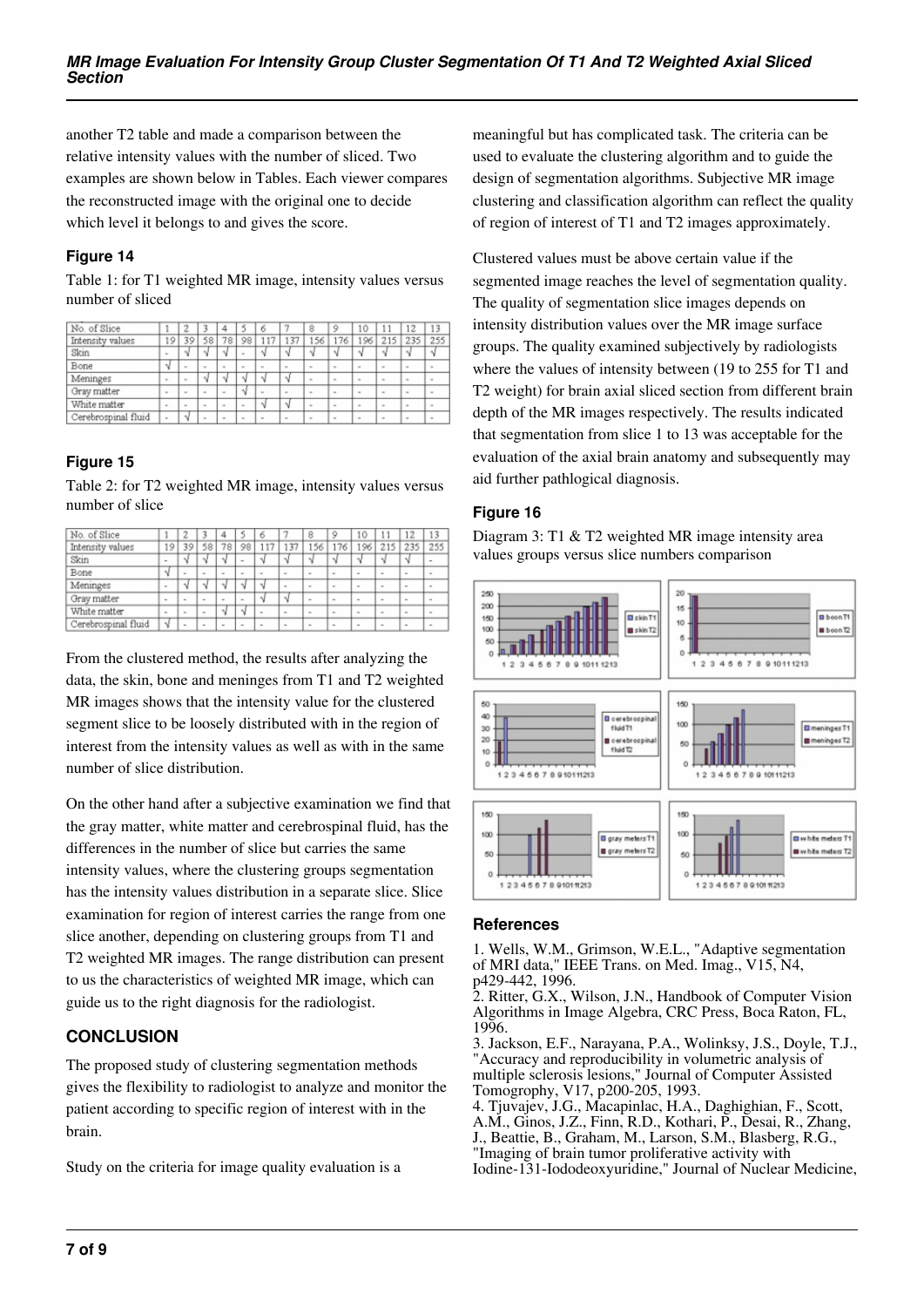V35, p1407-1417, 1994.

5. Zhang, J., "Multimodality imaging of brain structures for stereoactic surgery," Radiology, V175, p435-441, 1990. 6. Hu, X.P., Tan, K.K., Levin, D.N., Galhotra, S., Mullan, J.F., Hekmatpanah, J., Spire, J.P.,"Three-dimensional magnetic resonance images of the brain: Application to neurosurgical planning," Journal of Neurosurgery, V72, p433-440, 1990. 7. Sandor, S., Leahy, R.M., "Surface-based labeling of

cortical anatomy using a deformable database," IEEE Transactions on Medical Imaging, V16, N1, p41-54, February 1997.

8. Zadech, H.S., Windham, J.P., "Optimal linear transformation for MRI feature extraction," IEEE Trans. on Med. Imag.,V15, N6, p749-767,1996.

9. Principe, J., Xu D., and Fisher, J.,"Information theoretic learning," in Unsupervised Adaptive Filtering, Ed. S.

Haykin, John Wiley & Sons, New York, 2000.

10. Liang, Z., "Tissue classification and segmentation of MR

images," IEEE Eng. Med. Biol., V12, p81-85, 1993.

11. L. Lemieux, G. Hagemann, K Krakow, and F.G. Woermann, "Fast, Automatic Segmentation of the Brain in

T1-weighted Volume Magnetic Resonance Image Data," Proc. SPIE Medical Imaging 1999: Image Processing, K.

Hanson, ed., 3661, pp.152-160, SPIE, 1999.

12. Robb, R.A., Visualization methods for analysis of multimodality images," Functional Neuroimaging: Technical Foundations, Orlando, FL, Academic Press, p181-190, 1994. 13. Karhunen, J., "Optimization criteria and nonlinear PCA neural networks," IEEE International Conference on Neural

Networks, V2, p1241-1246, 1994.

14. Wang, Y., Adali, T., "Quantification and segmentation of brain tissues from MR images: A probabilistic neural network approach," IEEE Trans. on Image Processing, V7, N8, p1165-1180, 1998.

15. Davatzikos, C., Bryan, R.N., "Using a Deformable Surface Model to Obtain a Shape Representation of the Cortex," Technical Report, Johns Hopkins University, Baltimore, 1996.

16. M.S. Atkins and B. Mackiewich, "Fully automatic segmentation of the brain in MRI," IEEE Transactions on Medical Imaging, 17(1), pp. 98-107, 1998.

17. S. Smith, "Robust automated brain extraction", In Sixth Int.Conf. on Functional Mapping of the Human Brain, page 625. 2000.

18. Grossberg, S., "Adaptive pattern classification and universal recording: II. Feedback, expectation, olfaction, and illusions," Biological Cybernetics, V23, p187-202, 1976. 19. Giedd J.N., Blumental J., Jeffries N.O., Castellanos F.X., Liu H., Zijdenbos A., Paus T., Evans A.C., Rapoport J.L, "Brain development during childhood and adolescense: a longitudinal MRI study," Nature Neuroscience, V2, p861-863, 1999.

20. Dahmen J, Keysers D, Motter M, et al.: An automatic approach to invariant radiograph classification. Procs BVM-01:337-341, L¨ubeck, Germany, March 2001. 21. Dahmen J, Keysers D, Ney H, et al.: Statistical image object recognition using mixture densities. Journal of Mathematical Imaging and Vision 14(3):285-296, May 2001.